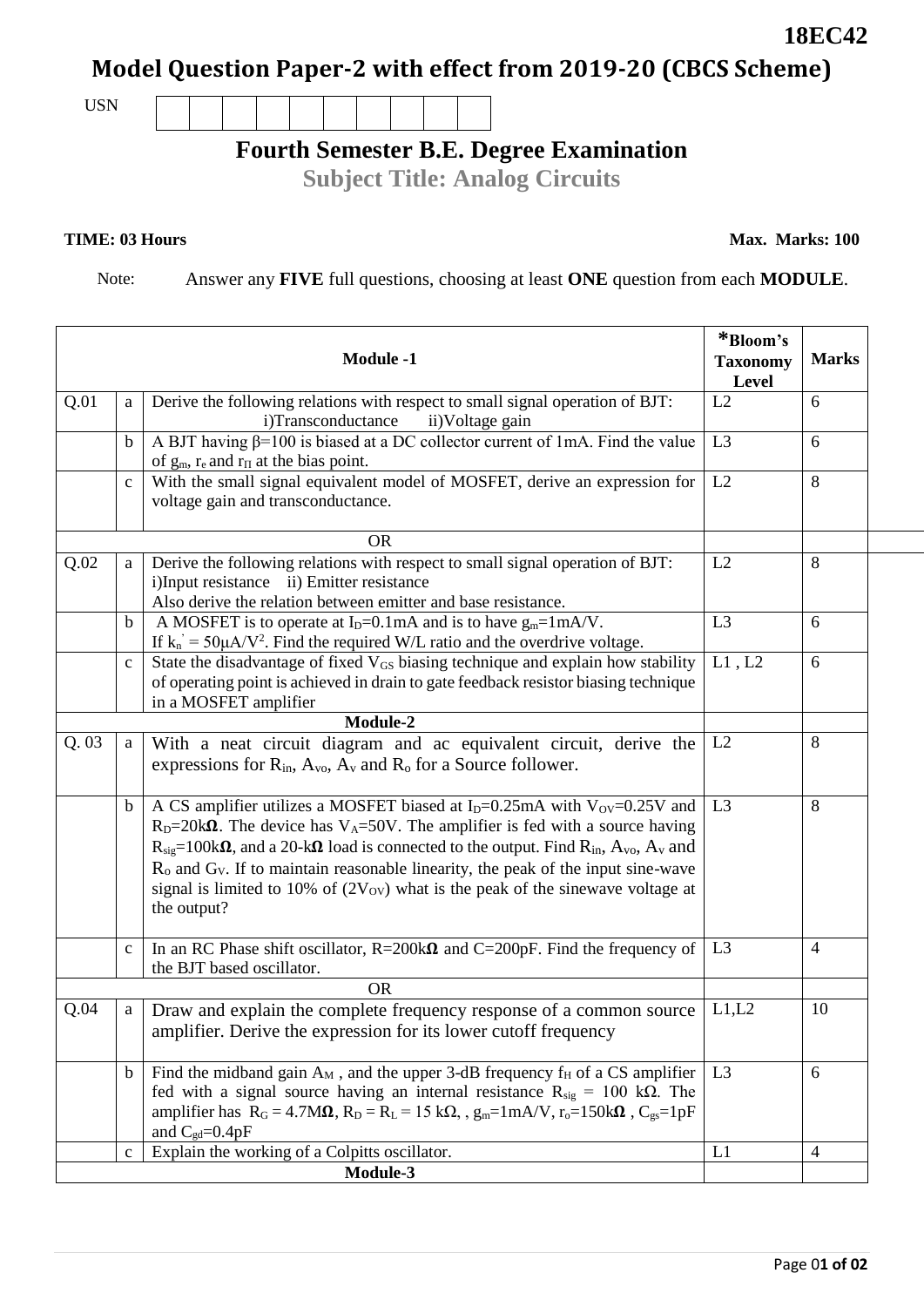## **18EC42**

| Q.05 | a            | With a neat block diagram explain the working of a Voltage series<br>feedback amplifier. How are the overall gain, input and output<br>impedances affected in these amplifiers?                                                                                                                           | L1,L2          | 8              |
|------|--------------|-----------------------------------------------------------------------------------------------------------------------------------------------------------------------------------------------------------------------------------------------------------------------------------------------------------|----------------|----------------|
|      | b            | Show how Gain can be desensitized and bandwidth increased with the<br>application of negative feedback.                                                                                                                                                                                                   | L <sub>3</sub> | 8              |
|      | $\mathbf{C}$ | Draw the circuit of a practical Voltage Shunt (or transresistance) feedback<br>amplifier and explain its working.                                                                                                                                                                                         | L2             | $\overline{4}$ |
|      |              | <b>OR</b>                                                                                                                                                                                                                                                                                                 |                |                |
| Q.06 | a            | Explain a Class B Output stage. Prove that the maximum conversion<br>efficiency of a Class B transformer coupled amplifier is 78.5%.                                                                                                                                                                      | L1,L2          | 8              |
|      | $\mathbf b$  | A transformer coupled class A power amplifier supplies to an $80\Omega$ load<br>connected across the secondary of a step down transformer having a turns ratio<br>5:1. Determine the maximum power output for a zero signal collector current of<br>120mA.                                                | L <sub>3</sub> | 6              |
|      | $\mathbf{C}$ | What is cross over distortion? How can it be eliminated?                                                                                                                                                                                                                                                  | L2             | 6              |
|      |              | Module-4                                                                                                                                                                                                                                                                                                  |                |                |
| Q.07 | a            | Explain with a neat diagram and relevant expressions, an opamp voltage series<br>feedback amplifier                                                                                                                                                                                                       | L1,L2          | 8              |
|      | b            | 2) Opamp AC amplifier<br>Explain the following: 1) Virtual ground                                                                                                                                                                                                                                         | L1             | 6              |
|      | $\mathbf{C}$ | For an opamp non-inverting amplifier using 741 IC with $R_L=1$ K $\Omega$ and<br>$R_F=10K\Omega$ , A= 200,000; Ri = 2M $\Omega$ , Ro = 75 $\Omega$ , fo = 5 Hz; supply voltages ±15V,<br>output voltage swing $= \pm 13V$ , Compute A <sub>F</sub> , R <sub>if</sub> , R <sub>of</sub> , f <sub>F</sub> . | L <sub>3</sub> | 6              |
|      |              | <b>OR</b>                                                                                                                                                                                                                                                                                                 |                |                |
| Q.08 | a            | Explain an Instrumentation amplifier using transducer bridge with relevant<br>equations.                                                                                                                                                                                                                  | L1             | 8              |
|      | b            | Explain the basic comparator circuit using an opamp. How can this circuit be<br>used in an application as a zero crossing detector?                                                                                                                                                                       | L <sub>1</sub> | 6              |
|      | $\mathbf c$  | For a Schmitt trigger circuit; $R_1 = 150\Omega$ and $R_2 = 68k\Omega$ , $v_{in} = 500$ mVp-p sine wave<br>and saturation voltages are $= \pm 14$ V. Determine the threshold voltages V <sub>ut</sub> and<br>$V_{lt}$ . Draw the output waveforms.                                                        | L <sub>3</sub> | 6              |
|      |              | Module-5                                                                                                                                                                                                                                                                                                  |                |                |
| Q.09 | a            | Explain the operation of 4-bit R-2R DAC with neat circuit. For the R-2R DAC,<br>with R=10k $\Omega$ and R <sub>F</sub> =20k $\Omega$ and V <sub>REF</sub> =5V, determine the output voltage when<br>the inputs $b0=b1=5V$ and $b2=b3=0V$                                                                  | L2,L3          | 8              |
|      | $\mathbf b$  | Explain the operation of a Successive -approximation ADC with neat circuit<br>diagram.                                                                                                                                                                                                                    | L2             | 6              |
|      | $\mathbf c$  | Draw the circuit and frequency response of a first order low pass filter. Design<br>a first order low pass filter to have a cutoff frequency of 1kHz with a passband<br>gain of 2.                                                                                                                        | L1,L3          | 6              |
|      |              | <b>OR</b>                                                                                                                                                                                                                                                                                                 |                |                |
| Q.10 | a            | Draw and Explain the circuit and frequency response of a wide band-pass filter.                                                                                                                                                                                                                           | L1             | 6              |
|      | b            | Explain the operation of a monostable multivibrator with relevant diagrams and<br>waveforms.                                                                                                                                                                                                              | L1,L2          | 8              |